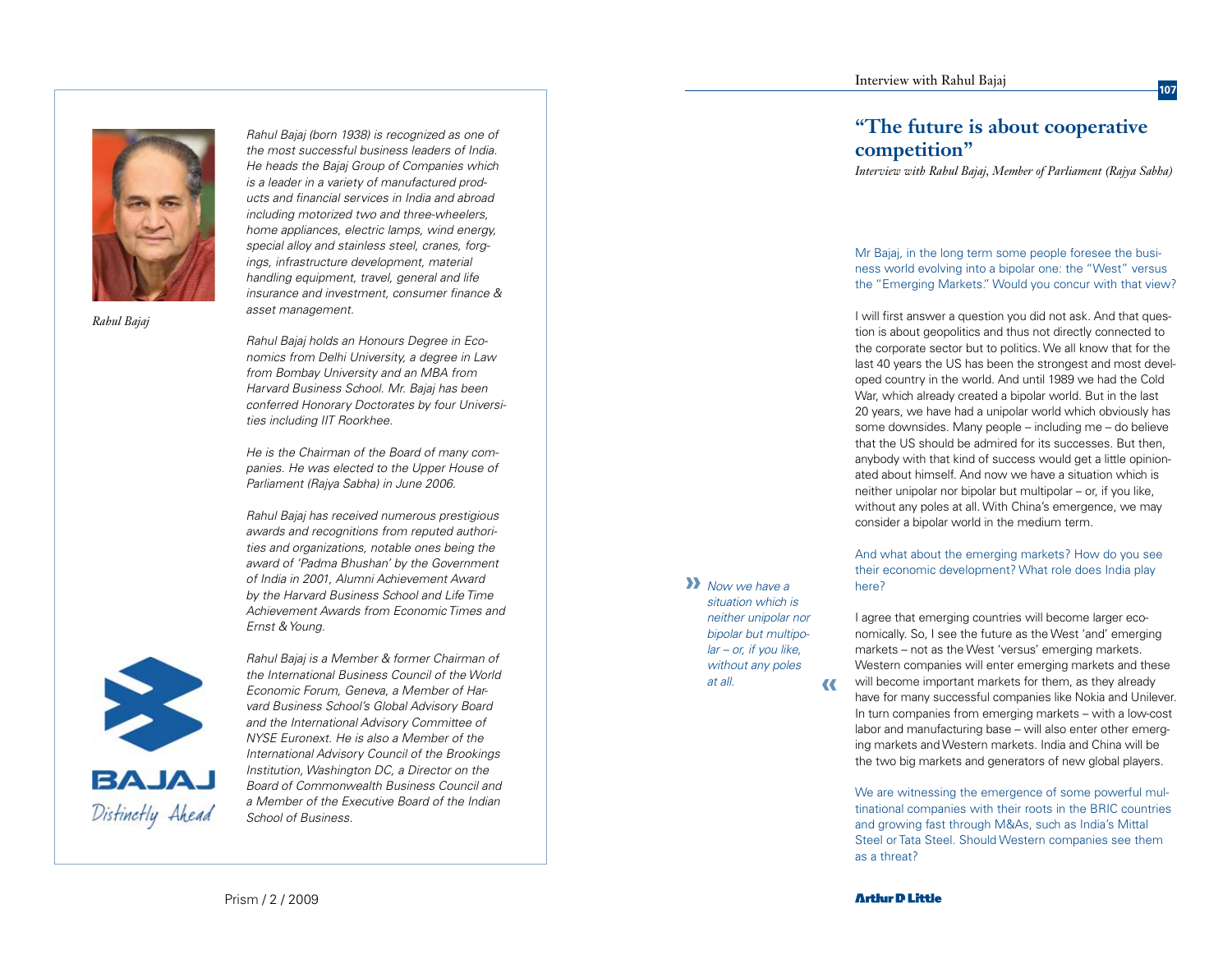Western companies should view them as serious competitors, but this differs from sector to sector. In the short run, competition will be more serious in commodity sectors such as steel than in product sectors such as cars. Be aware that the developing countries are very different from each other. Of course there is going to be tremendous competition in the future. But all these markets are also going to help each other. The developing world is helping by providing huge markets while the developed world is helping with technology. So one can look at it as a kind of convergence. The future is about cooperative competition. You have to cooperate and then compete. The developing world will still need capital and technology, and broadly speaking, these are still in the developed world.

### What do multinational companies have to do to be successful abroad?

Large emerging market companies have to enter global markets for both offensive and defensive reasons. Offensive, because these companies have at least a cost advantage which they should and can leverage in global markets that are many times bigger than their domestic markets. Defensive, because if they do not take on their competitors globally, they will become sitting ducks in their domestic market.

# What does Bajaj aim to achieve? How have you positioned yourself compared to your competitors?

In the two-wheeler context our objective for mobility is "Japanese quality at Chinese prices." This adequately addresses the two-wheeler market in developing countries, which accounts for over 88 % of the world market. Threats to this position are the Japanese OEMs achieving the same cost position through their presence in India, China, etc. and Chinese OEMs improving quality.

#### What is your vision for the Bajaj Group in that scenario?

My vision for Bajaj Group companies in the coming years is fourfold. It is about mobilizing, globalizing, financing and de-risking India. Mobilizing India means that we want to supply 4 million two-wheelers per year in a total market

means that we want to expand the business of our two joint venture insurance companies all over the country. Talking about "mobilizing India": some well-publicized statistics show that any gains in cutting carbon emissions by the West are going to be neutralized by carbon emissions from emerging economies that are industrializing and growing fast, and thus contributing disproportionately to **»** *In the long run, we need to think of drastic measures* 

*eliminate emissions.* 

*and innovation to* 

Very broadly, that argument reflects an effort by the developed countries to flee from their responsibility for the current state of the environment. Barring China, no emerging economy is a large emitter of greenhouse gases. The per capita levels in developing countries are a fifth or less of those in the developed world. The developed world should first atone for its sins and not indirectly stymie the development of developing countries through such talk and ideas like a carbon tax.

global warming. What is your view on this debate?

of about 10 million units. Globalizing India means that we want to enhance exports rapidly and set up international facilities to be among the three largest global players in two-wheelers. Financing India refers to the need to ramp up the operations of Bajaj Finance, both for Bajaj vehicles and other consumer products. De-risking India, finally,

#### So what is the answer to that problem?

It is a dilemma that has no easy answer. The picture has two sides which don't seem to agree with each other. Hillary Clinton came here with a lot of demands on emission standards. Our leaders said we are not accepting those – period. The one side says: you are so many people and developing so fast that you will produce a lot of emissions and you need to do something about it. Correct, as far as it goes. But our government is already doing a lot and has taken many proactive steps. For example, we have quite strict emission standards for vehicles. All these suggestions are just to reduce the impact and not to eliminate emissions. In the long run, we need to think of drastic measures and innovation to eliminate emissions.

Prism / 2 / 2009

# **Arthur D Little**

**»** *Of course there is*  **«** *going to be tremendous competition in the future. But all these markets are also going to help each other. The developing world is helping by providing huge markets while the developed world is helping with technology.*

**108**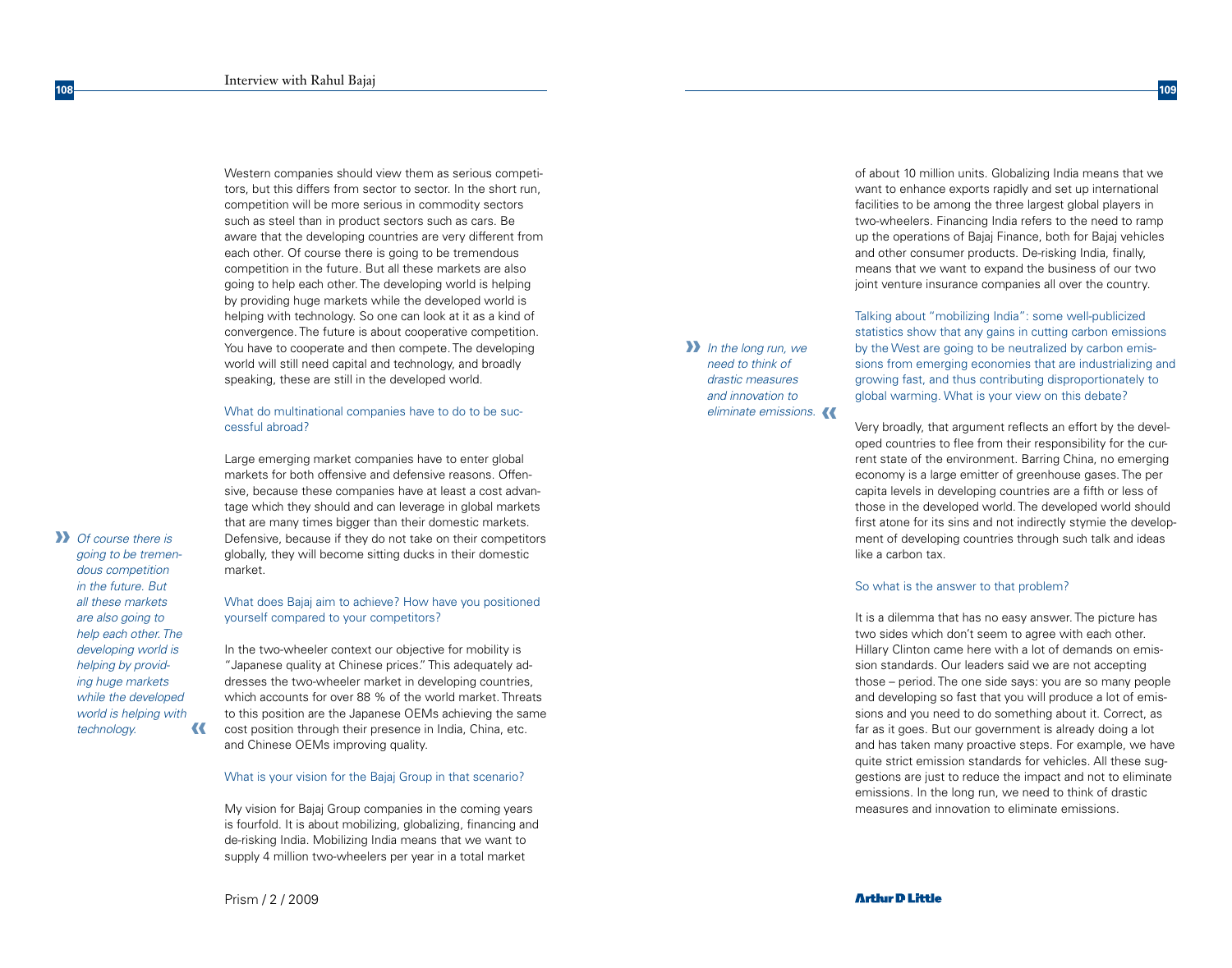In recent years climate change and sustainability have become highly relevant customer buying decisions for cars in markets like the US and Europe, admittedly driven more by rising energy prices than environmental conscience. Do you expect these concerns to have a strong effect on consumers in the BRIC countries as well?

Petrol and power prices, though subsidized, are higher in India than in the US on a purchasing power parity basis. Indian consumers are hence less wasteful and, therefore, more environment-friendly. However, the Indian prices need to be decontrolled by eliminating subsidies. Indian government policy of facilitating these choices has helped too. Hence a large number of alternative fuel vehicles using CNG or LPG have been sold. Electric scooters and e-bicycles have become popular in China, but are still a nascent segment in India.

Traffic and environmental issues also have a significant impact on regulations: tightening emission standards, increasing driving restrictions in cities, and major subsidies, for instance for electrical drivetrains. These regulations may have an enormous impact on future sales. How does Bajaj cope with regulatory uncertainty?

By proactively entering these new segments. In threewheelers we are leaders in alternative energy technology, be it CNG or LPG. Today, especially electric technologies may not be cost-effective. But we are well positioned to scale up as and when they will be. Remember that we are active in the less-than-\$1,000 two-wheeler market. For these customers, both the initial cost and maintenance cost are very important. Hence the relevance of battery cost and life.

New regulation, especially in mega-cities, in combination with massive traffic congestion may drive the development of completely new business models like car/bike-ondemand or new vehicle concepts that work in combination with mass transportation. What is your perspective on such thoughts? Does it impact Bajaj's future plans?

The only thing one can be certain about is that tomorrow is going to be unlike yesterday. As of now, these forces are **»** *There are aspects*  **«** *for and against electrics. Currently it is only clear that the tendency towards electrics will increase, but my sense of it is that it will be gradual.*

not very strong. But, for example, use of two-wheelers in conjunction with suburban trains is an established phenomenon in many places in India, like Mumbai and Pune. So, we do not see these forces as threats but as opportunities and we would respond to them as they develop. And we have to learn to minimize global risks of all kinds.

Everybody is talking about e-traction nowadays. In China sales of e-bicycles have grown massively to more than 20 million units last year. Do you expect this to be the dominant drivetrain for individual mobility? How does Bajaj prepare for the post-oil time?

There are aspects for and against electrics. Currently it is only clear that the tendency towards electrics will increase, but my sense of it is that it will be gradual. I would not be surprised if some material for a new battery turns out to be rare. Electric bikes have not taken off in India because of power shortages, difficulties in easy recharging and issues of reliability of batteries. But changes are afoot and if breakthroughs in batteries happen then the Indian market will respond earlier because of the lower acceleration and top speed requirements of our customers. Bajaj is watching the situation with interest and is building basic expertise in these areas. We will not be caught unaware.

Will the technology shift toward e-traction contribute to a major shift of power within the industry?

It seems unlikely to me. All major existing OEMs have programs in these technologies, be it the GM Volt or the Renault Leaf. Export efforts of Chinese OEMs are successful in the low-price end of the market. But the quality of even conventional internal combustion engine two-wheelers has failed them in markets like Indonesia. The world will not see them as advanced producers of electric two-wheelers.

The financial crisis has had a massive impact on automotive sales worldwide in the first half of 2009: up to minus 35 % in Western markets, minus 50 % in emerging markets like Russia, plus 3 % in India. Only China is still strong with plus 19 %. Do you expect market growth within emerging markets to pick up again?

Prism / 2 / 2009

**«**

**»** *Petrol and power prices, though subsidized, are higher in India than in the US on a purchasing power parity basis. Indian consumers are hence less wasteful and, therefore, more environ-*

*ment-friendly.*

**110**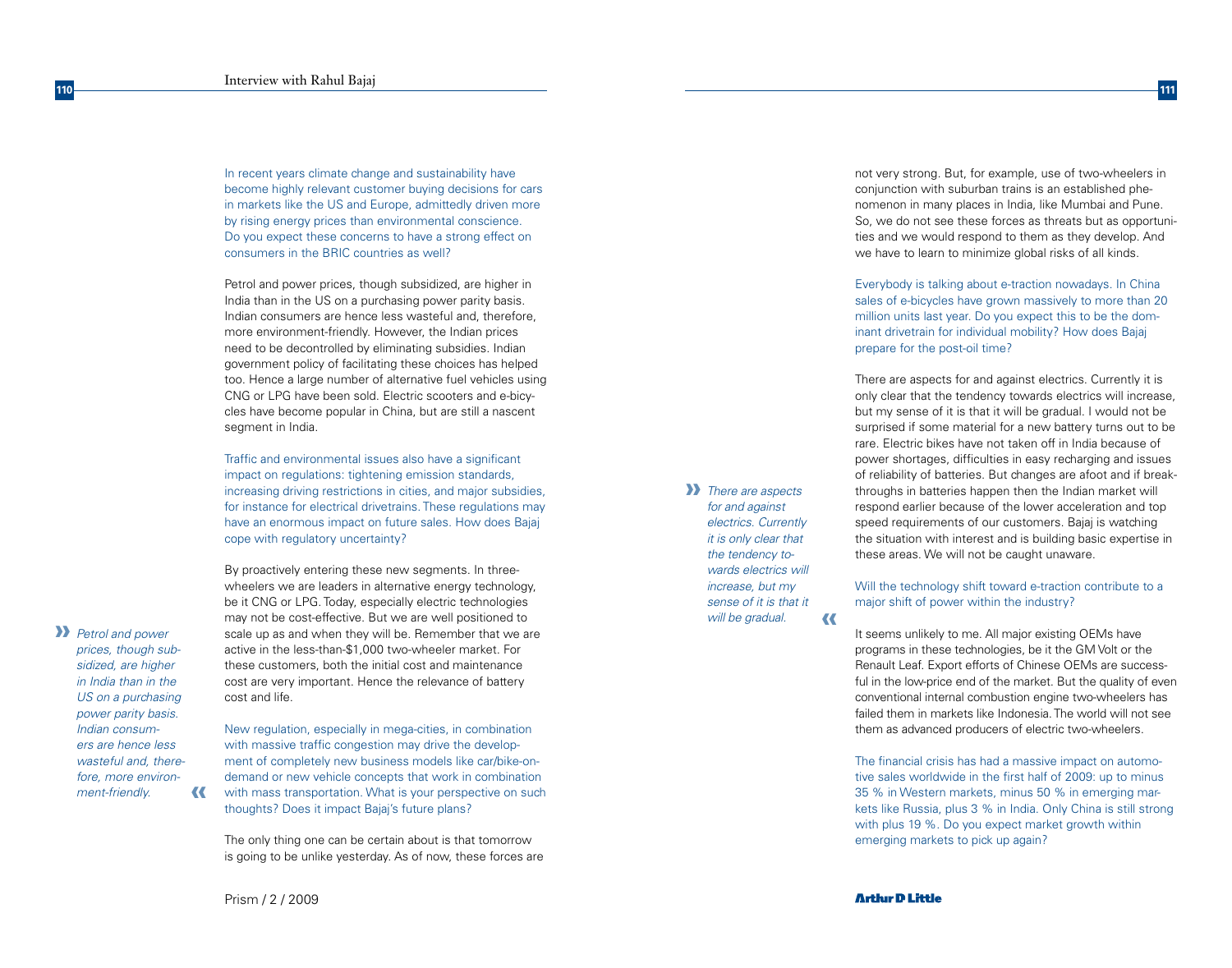Auto sales have at least stopped falling even globally because of government initiatives such as cash-for-clunkers. As the world economy is bottoming out, I believe growth will return to emerging markets but in single digits only.

In some Western segments, car ownership is losing its two allures: individual mobility as a prerequisite for economic prosperity, and the vehicle as a status symbol. Given the enormous traffic and environmental issues in India's megacities, do you expect a similar trend in India or will we see vehicle penetration rise to Western levels?

**»** *A good example of*  **«** *innovation is Tata's Nano. No one had that kind of car for that kind of price. So basically the whole car is the innovation even though it is a standard car.*

**112**

Mobility and status remain important in India. A crucial difference is that the mass mover in India is a two-wheeler rather than the car, especially in non-metro cities. With the increasing urban sprawl in India, traffic jams have become a way of life. In metro areas, metro trains (mass rapid transport systems) are making an entry. Mumbai always had a rail mass transport system. But till we develop integrated end-to-end urban transport systems, as in Europe, the lure of personal mobility will persist. More realistic pricing of urban public transport is essential. Presently political influence forces costs down but delivers low quantity and low-quality solutions. Ultimately, however, decongestion of metro areas through better smaller towns is the better answer to this issue.

Sales of European and American car companies are dropping. At the same time Indian and Chinese manufacturers are growing and using their cash to go into new fields. What strategic decisions do you envisage?

If you compare China and India, some answers are similar, others are different. I can only speak for India. Unlike China and Southeast Asia, we are not depending on exports. As a result the recession did not hit us as much as others as we have a large domestic market.

What roles do innovation or innovative approaches play in the car industry? Are we on the right track or do we need to be more innovative?

A good example of innovation is Tata's Nano. No one had that kind of car for that kind of price. So basically the whole car is the innovation even though it is a standard car. And it is perfectly suited for developing countries where you cannot travel fast in the first place, as the very congested roads are not made for that. I see a big scope for India and Bajaj to develop new products that are more suited to developing country markets. The Bajaj three-wheeler is one such product, as are the Tata Nano and Ace. Maybe they are not leaders in technology but they are leaders in innovation. They offer a unique "cost-quality" package in engineering, product development and in manufacturing. And they are small and very fuel-economic.

**113**

Your product portfolio currently comprises two-wheelers and three-wheelers. In several countries motorization has taken a path from bicycle to motorcycle to car. Are you preparing your company for following this path too?

Opel started out as a bicycle manufacturer in the 19th century. Honda and Suzuki started out as two-wheeler manufacturers. It does not take much prescience to discern this trend. Till 1991, Indian government regulation obstructed such an evolution. Otherwise we possibly would have made this transition earlier. Like Honda did, we intend to develop both segments simultaneously. Over the next decade we will predominantly remain a two/three-wheeler company, but beyond that it could change. We will move from two/ three-wheelers to a four-wheeler car in the long run.

Several former world-leading OEMs got into bankruptcy or **«** at least serious financial problems this year. At the same time emerging OEMs such as Bajaj, Tata or Chinese OEMs (BYD, Chery, etc.) enjoy continuous growth and prosperity. Do you expect the center of gravity of the automotive industry to shift as it has in the steel or even the motorcycle industry?

Emerging market companies will continue to grow faster. But we are nowhere near the kind of change in market leadership in the auto industry as has been experienced in the steel industry. There is one major difference. Global auto companies, other than Chrysler, are already present in most major emerging markets. The Western steel producers like

**»** *Over the next decade we will predominantly remain a two/three-wheeler company, but beyond that it could* 

*change.*